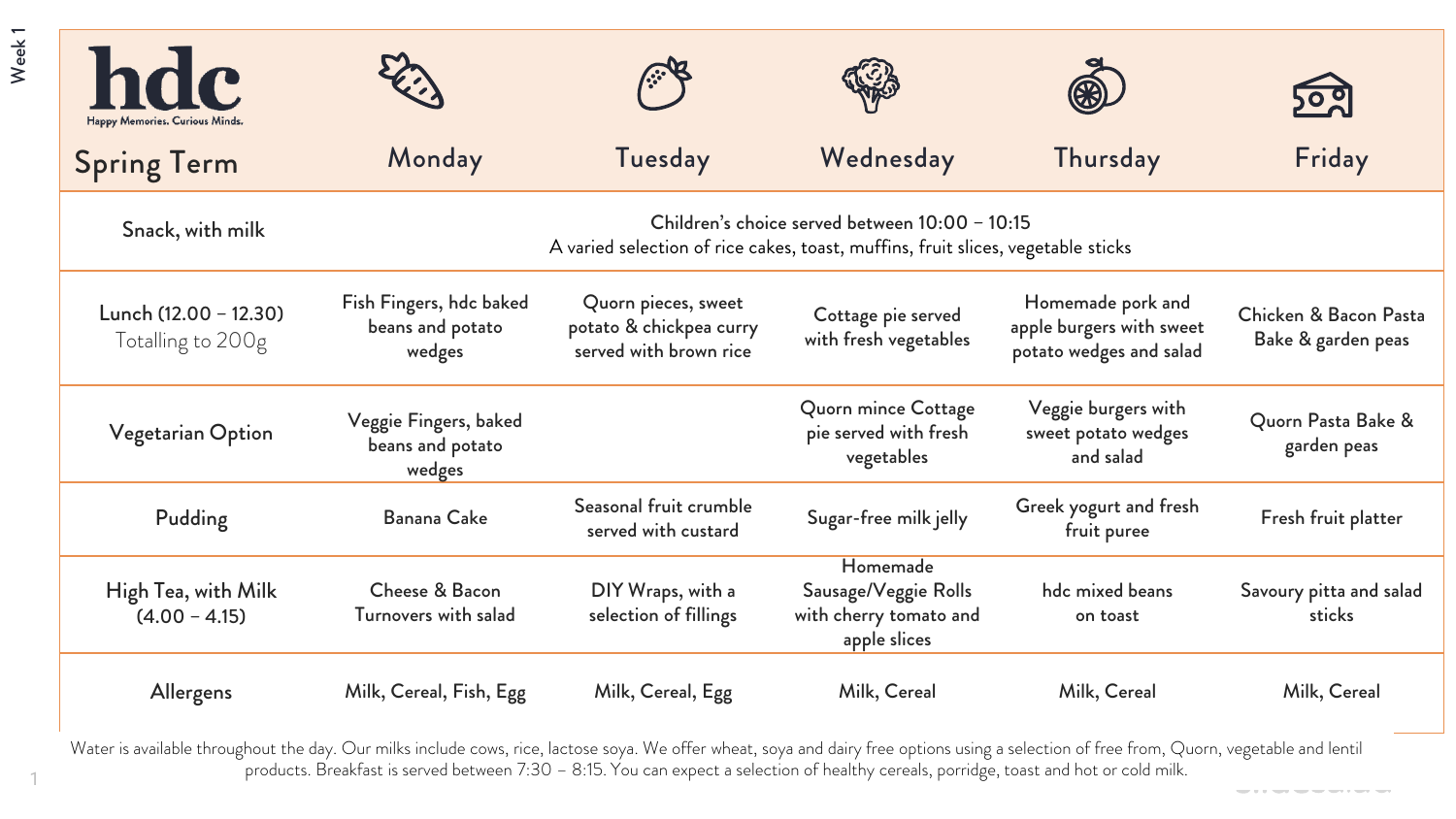| Week <sub>2</sub> | hdc<br>Happy Memories. Curious Minds.<br><b>Spring Term</b> | Monday                                                           | Tuesday                                                                                                                              | Wednesday                                                           | Thursday                                                                                                  | Friday                                                            |
|-------------------|-------------------------------------------------------------|------------------------------------------------------------------|--------------------------------------------------------------------------------------------------------------------------------------|---------------------------------------------------------------------|-----------------------------------------------------------------------------------------------------------|-------------------------------------------------------------------|
|                   | Snack, with milk                                            |                                                                  | Children's choice served between $10:00 - 10:15$<br>A varied selection of rice cakes, toast, muffins, fruit slices, vegetable sticks |                                                                     |                                                                                                           |                                                                   |
|                   | Lunch (12.00 - 12.30)<br>Totalling to 200g                  | Chicken & Sweetcorn<br>pie, with New potatoes<br>and garden peas | Meatballs in hidden<br>vegetable sauce with<br>couscous                                                                              | Toad in the hole, new<br>potatoes and seasonal<br>vegetables        | Meat-free bolognaise in<br>a tomato and hidden<br>vegetable sauce, served<br>with wholewheat<br>spaghetti | Tuna & Pasta Salad with<br>cherry tomatoes and<br>cucumber sticks |
|                   | Vegetarian Option                                           | Quorn & Sweetcorn<br>pie, with New potatoes<br>and garden peas   | Veggie Meatballs in<br>hidden vegetable sauce<br>with couscous                                                                       | Veggie Toad in the hole,<br>New potatoes and<br>seasonal vegetables |                                                                                                           |                                                                   |
|                   | Pudding                                                     | Summer fruits<br>served with natural<br>yoghurt                  | Chocolate & pear cake<br>served with custard                                                                                         | Fruit and Ice cream                                                 | Apple pie & custard                                                                                       | <b>Blueberry muffins</b><br>and natural yoghurt                   |
|                   | High Tea, with Milk<br>$(4.00 - 4.15)$                      | Fish Finger Tacos with<br>natural yoghurt and<br>mint dressing   | Homemade sausage or<br>vegetarian rolls served<br>with salad sticks                                                                  | Mac 'n' Cheese with<br>peas and cucumber<br>sticks                  | Omelette wedges with<br>coleslaw and salad                                                                | Homemade pizza<br>and salad                                       |
|                   | Allergens                                                   | Milk, Cereal, Fish                                               | Milk, Cereal, Egg                                                                                                                    | Milk, Cereal, Egg                                                   | Milk, Cereal, Egg                                                                                         | Milk, Cereal, Fish & Egg                                          |

Water is available throughout the day. Our milks include cows, rice, lactose soya. We offer wheat, soya and dairy free options using a selection of free from, Quorn, vegetable and lentil products. Breakfast is served between 7:30 – 8:15. You can expect a selection of healthy cereals, porridge, toast and hot or cold milk.